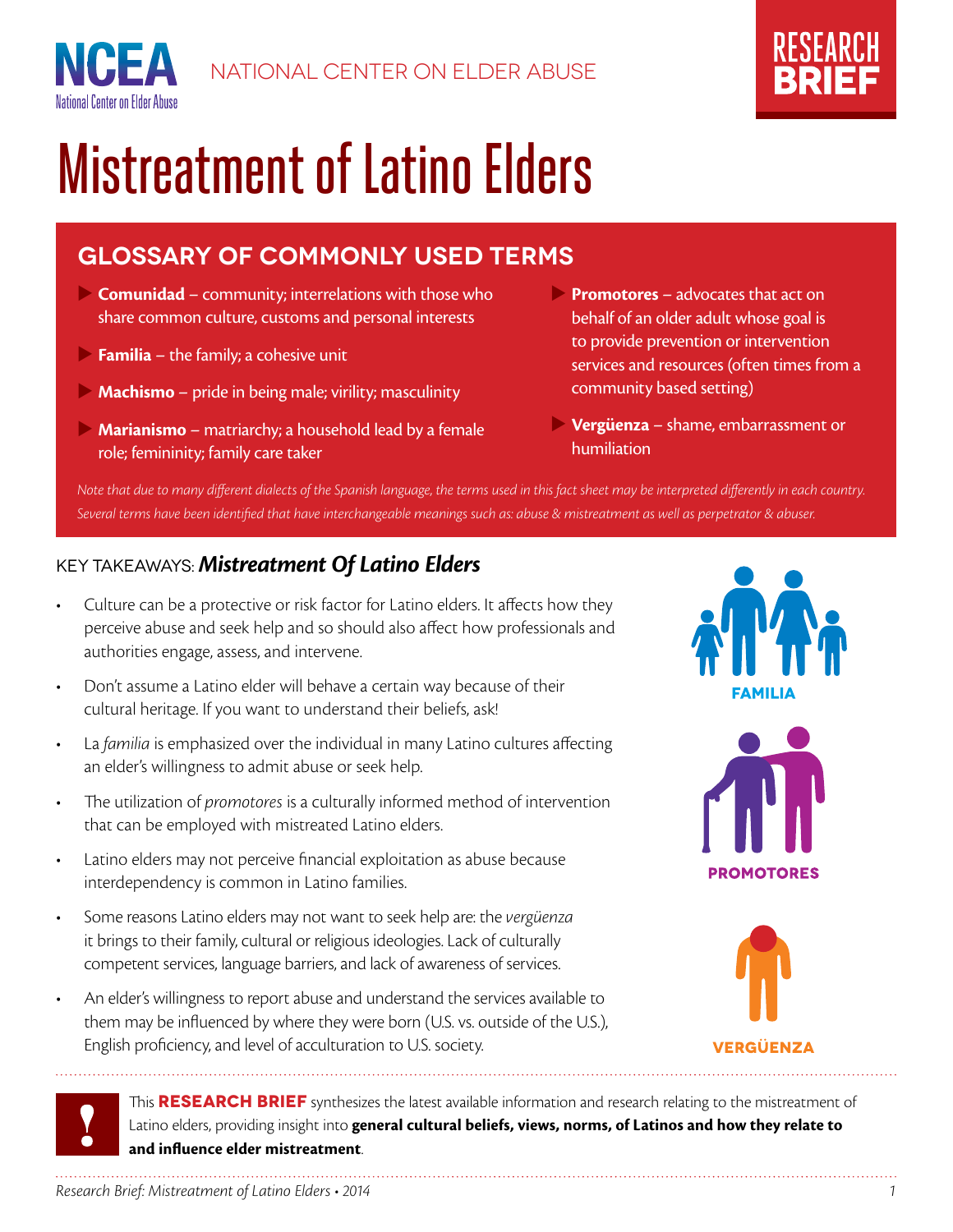## *Statistics*

"Hispanic or Latino" refers to a person of Cuban, Mexican, Puerto Rican, South or Central American, or other Spanish culture or origin regardless of race (Centers for Disease Control and Prevention, 2011). They are the nation's largest ethnic minority and account for about 17% of the total US population (U.S. Census Bureau, 2011). *Hispanic* can be interpreted as an ethnic term acknowledging cultural ties back to Spanish heritage. *Latino* refers to Latin American decent blending Native American, African and Spanish heritage (Franco et al, 2000).

#### Latino Population Subgroups & Statistics





## *Research Findings on Prevalence*

Due to the limited number of studies of elder mistreatment in the Latino population as well as study design variations, it is difficult to estimate an exact prevalence rate. A study of a nationally representative sample of older adults, found that **Latinos were less likely to report both verbal and financial mistreatment** than their White counterparts (Laumann et al, 2008).

A study that specifically looked at 198 Latino elders, found that **40% experienced at least one type of abuse and 21% experienced multiple types** (Deliema et al, 2002). Among those that have experienced mistreatment, nearly **25% reported psychological abuse, 10.7% reported physical abuse, 9% reported sexual abuse, 16.7% reported financial exploitation, and 11.7% reported caregiver neglect**. Despite the high rates of reported mistreatment, only 1.5% of respondents indicated they had reported abuse of any kind to Adult Protective Services (APS) in the past year.

#### TYPES OF ABUSE REPORTED



#### **Tips for working with Latino individuals and families**

There are various sources of risk and protective factors for an elder. Culture, along with factors such as English proficiency, fear of authorities, and living arrangements impact how elders perceive mistreatment, their knowledge of support services, and if they report or seek help for mistreatment (Moon, 2012).

Make no assumptions- the elder is the expert on their own culture and beliefs. Steps to consider when assessing mistreatment of Latino elders:

- 1. Explore the elder's degree of collective self or commitment to the abuser (e.g. how much of their resources do they share and how do they feel about it?).
- 2. Explore the cultural context of elder mistreatment (e.g. how elders are perceived or treated, what is culturally acceptable and unacceptable?).
- 3. Assess the likelihood of outside intervention. For example, Latino elders may not allow an outside practitioner into the family circle because of the vergüenza it will bring to them and their family.
- 4. Look for subtle behaviors that are indicative of psychological abuse and neglect.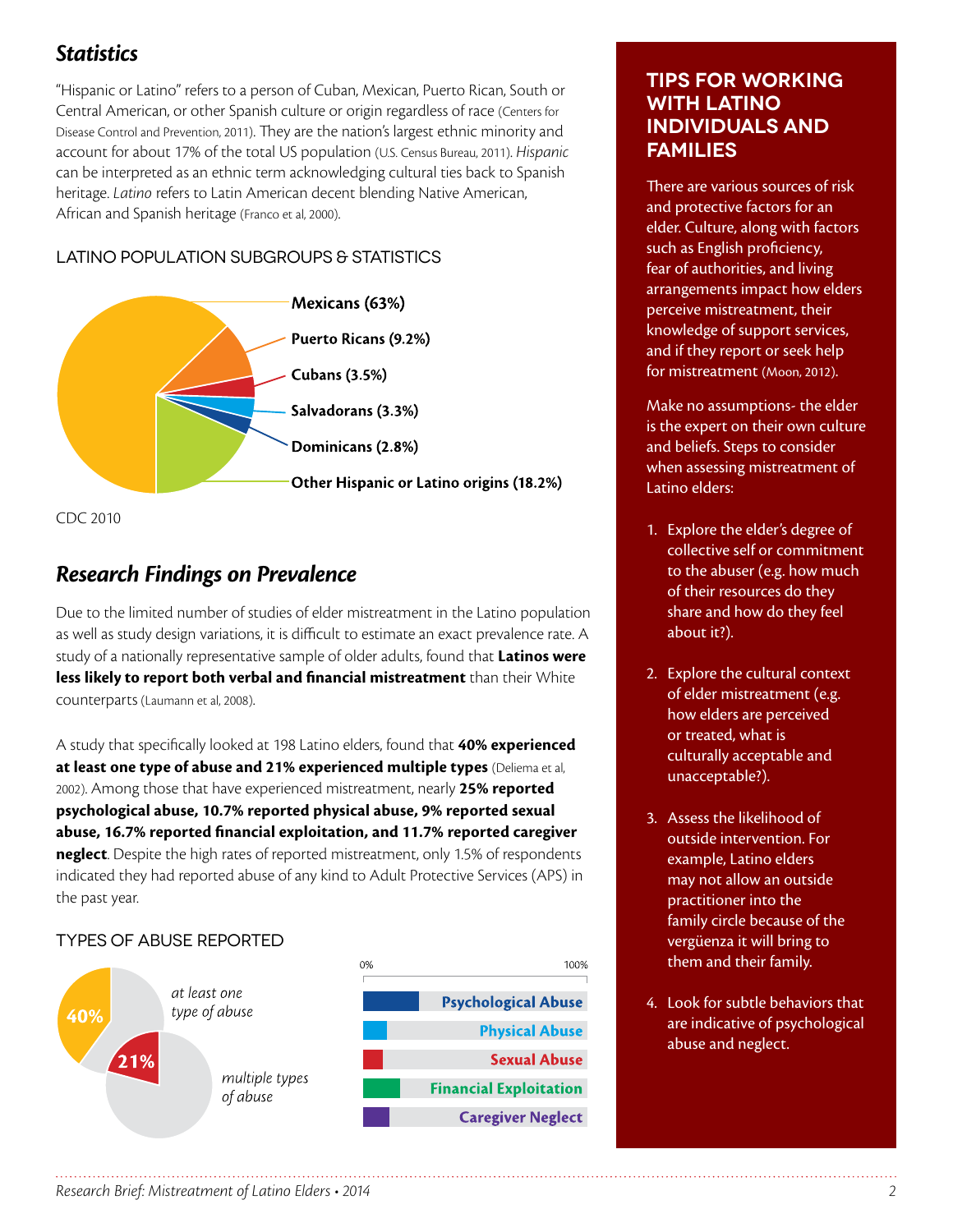# *Research Findings on Cultural Values & Risk Factors*

**Language barriers and lack of cultural competency** can impede services and create barriers to understanding the context of abuse for older adults from other cultures (Pinquart & Sorensen, 2005; Henderson, 2011). To better understand the occurrence of elder mistreatment in Latino groups, and to provide appropriate services to diverse elders, it is important for intervening professionals to learn about the impact of culture upon behavior and the practice environment.

*Familism* emphasizes that **the need of the family unit supersedes the need of individual** family members. Imbued with a sense of pride for *la familia*, a Latino elder may avoid seeking help or reporting mistreatment to avoid *vergüenza* (Montoya, 1998; Vazquez & Rosa, 1999).

Latinos may have a **preference to receive in-home care** and rely on family caregivers. Latinos have low utilization rates of long term care (Cox & Monk, 1990; Johnson et al, 1997; Herrera et al 2008). This is most often the case among Mexican Americans (Crist, 2002; Lim et al, 1996; Wallace & Lew-Ting, 1992; Herrera et al, 2008). However, high levels of interdependence may place elders and their caregivers at risk for abusive situations. Language barriers, lack of financial resources, limited insurance, and isolation are factors that may facilitate interdependence (Montoya, 1998; Franco et al, 2000). Some adult children caregivers may be financially dependent on their elderly parents and become abusive because they resent their own dependency (Franco et al, 2000).

A Latina elder who is abused may believe that she should have the ability to endure abuse and that violent partnerships are commonplace. A Latina abuser may become abusive because she takes on more responsibilities than she can handle (Vazquez & Rosa, 1999; Dakin et al, 2009). Abusive marital relationships may be precipitated by **gender role expectations** of *marianismo*, mandating women to tolerate abuse and focus on serving others, economic dependence, and societal expectations disapproving of marital dissolutions (Vazquez & Rosa, 1999; Parra-Cardona et al, 2007).

The patriarch is the family provider and protector and expects to be included in communications when outsiders are involved with the family. If a male elder is being mistreated, he may not want to reveal the loss of respect and status expected in his position (Montoya, 1998; Vazquez & Rosa, 1999). *Machismo* **may also play a role in self-neglect**. In a small study of Latino custodial grandfathers who neglected their own personal or medical care, the elders discussed prioritizing the needs of the family above their own as a sacrifice they made for their family members (Bullock & Thomas, 2007).



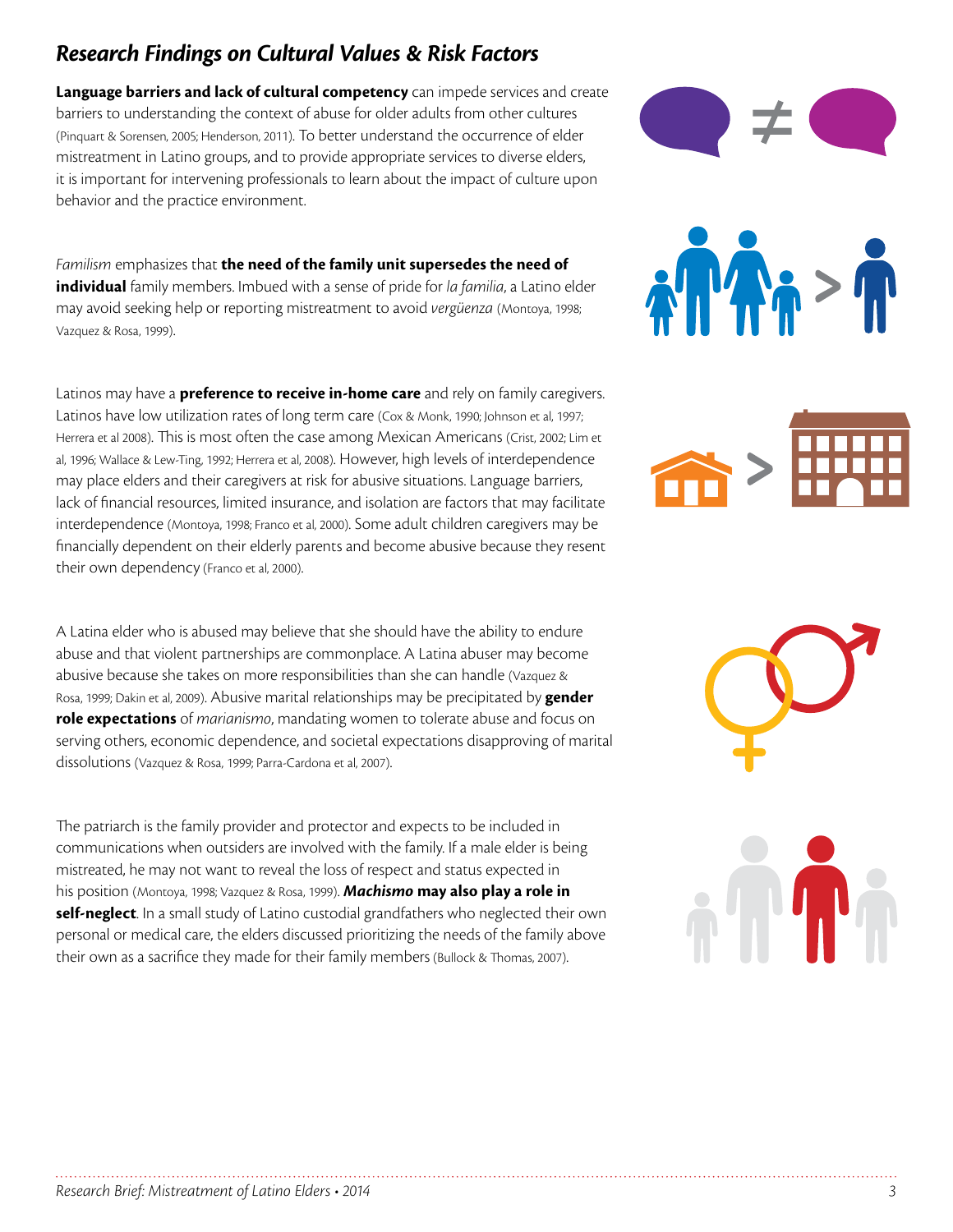# *Research Findings on Perceptions of Mistreatment*

When asked to define elder mistreatment, 62.5% of Puerto Rican respondents considered **psychological neglect (e.g., excluding from activities, isolation) among the worst things that can be done to an elderly person by a family member**. Deliberate acts of aggression, such as, taking money without permission and striking or yelling at elders were also perceived to be forms of mistreatment (Anetzberger et al, 1996). Refusing to provide basic and emotional needs of Latino elders has been reported as one of the most frequent forms of elder abuse (Sanchez, 1999).

Latino elders often **do not identify financial abuse as a form of mistreatment** and may not consider providing adult children or grandchildren with money or other resources to be exploitative (Sanchez, 1999; Dakin & Pearlmutter, 2009; Bullock & Thomas, 2007). Many financial exchanges are rooted in familial and cultural expectations of support for *la familia* and *la comunidad* at large (Sanchez, 1997).

Caregivers may be misinformed about what constitutes abuse. One study found that some caregivers believed physical abuse to be the only reportable type of mistreatment (Herrera et al, 2008).

In a study of older women, Latinas identified putting an elderly relative in a nursing home as being an abusive act (Dakin & Pearlmutter, 2009). In the study of Mexican-American caregivers, **78% indicated they would feel guilty if they did not care for an older relative in need** and **57.8% thought that it was assumed that the women would care for aging relatives in their families** (Herrera et al, 2008).

## *Research Findings on Domestic Violence*

Elders may be at considerable risk for mistreatment if they experienced domestic, physical or sexual abuse before age 65 (DeLiema et al, 2012). In a national study of adults aged 55 and older, researchers found that **Latinos were more likely to be victims of intimate partner violence** compared to Whites (Jasinski & Dietz, 2003). Female victims are likely to have abusers who are husbands or former husbands (Grossman & Lundy, 2003). The *machismo* ideology in Latino culture has been strongly linked to domestic violence (Enguidanos et al, 2014).

Violent domestic partnerships may be common within the cultural setting and Latinos may prefer interventions that preserve and strengthen the family unit (Dakin & Pearlmutter, 2009).

# *Research Findings on Help-Seeking Behavior and Beliefs*

In a survey of Mexican-Americans, some elders were **unaware of the option of reporting abuse anonymously** and reluctant to contact authorities out of fear that a suspected abuser would retaliate (Herrera et al, 2008). Caregivers who identified as "Mexican-American" as opposed to "Hispanic" said that people in their culture would be **less likely to report abuse**, even though many were more cognizant of abuse (Franco et al, 2000). However, one study showed that most Puerto Ricans would contact authorities if an elderly person was mistreated by a family member (Anetzberger et al, 1996).

Immigrants **considerably underreport mistreatment** due to the family's preference to seek resolution on their own. Involvement of authorities is feared to cause harm to not only the victim but also the family (DeLiema et al, 2012). Some Latino elders may be concerned that they will not be treated with respect by professionals (Blanchard & Lurie, 2004; Herrera et al, 2008).

An elder may feel the need to defend the family member abuser or may **fear that reporting will lead to incarceration**. There is a stigma associated with incarceration because of poor experiences with law enforcement, resulting in a sense of distrust (Enguidanos et al, 2014). The Latino elder may not want to be brought to a place where prosecution is inevitable, because it may impact *la familia* (Dakin & Pearlmutter, 2009).







*Caregivers that assumed that women would care for aging relatives in their families*